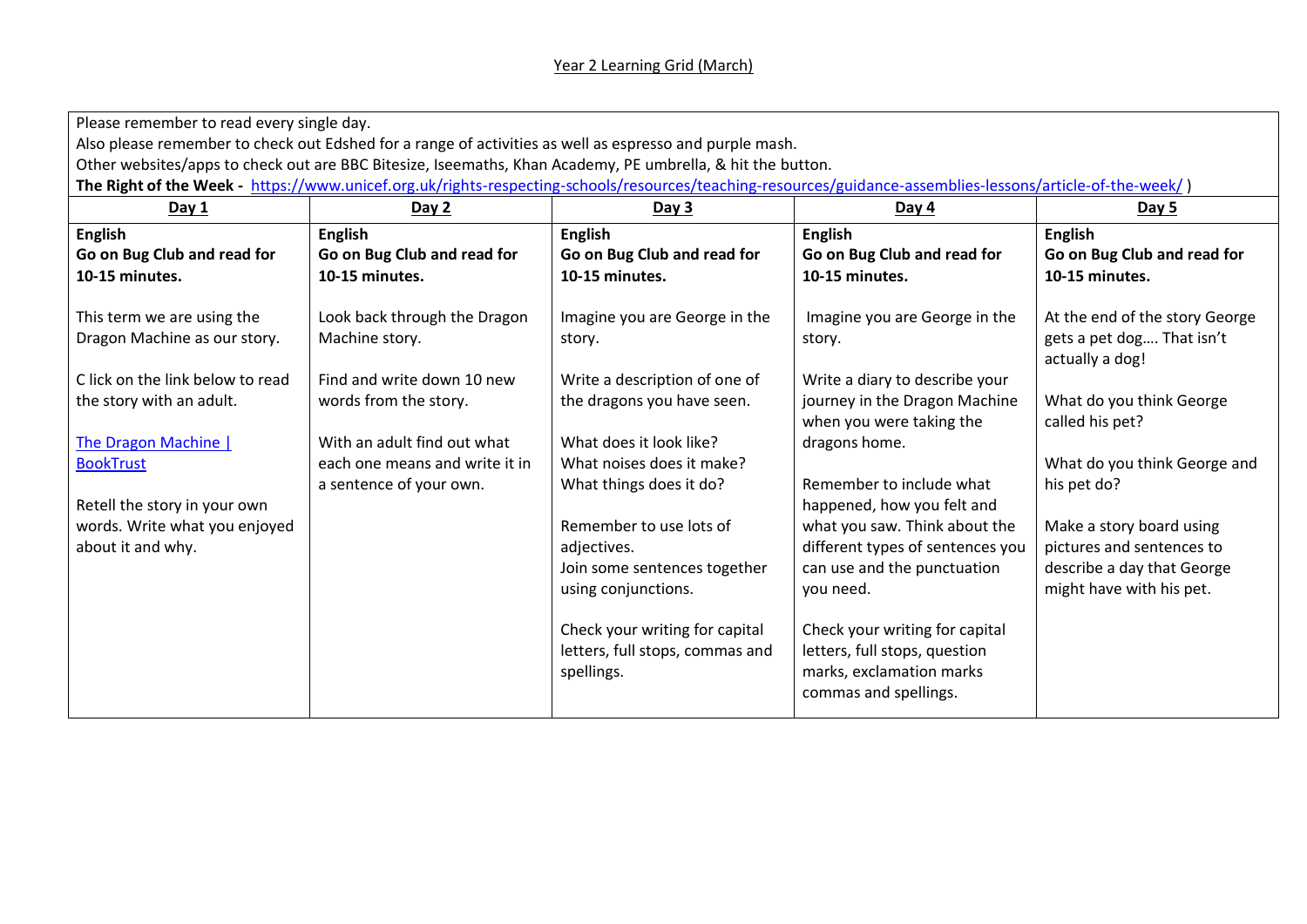| <b>Maths</b><br>Practise counting in 2s, 5s, 10s<br>and 3s every day. Start at<br>different numbers and count | <b>Maths</b><br>Practise counting in 2s, 5s, 10s<br>and 3s every day. Start at<br>different numbers and count | <b>Maths</b><br>Practise counting in 2s, 5s, 10s<br>and 3s every day. Start at<br>different numbers and count | <b>Maths</b><br>Practise counting in 2s, 5s, 10s<br>and 3s every day. Start at<br>different numbers and count | <b>Maths</b><br>Practise counting in 2s, 5s, 10s<br>and 3s every day. Start at<br>different numbers and count |
|---------------------------------------------------------------------------------------------------------------|---------------------------------------------------------------------------------------------------------------|---------------------------------------------------------------------------------------------------------------|---------------------------------------------------------------------------------------------------------------|---------------------------------------------------------------------------------------------------------------|
| forwards and backwards.                                                                                       | forwards and backwards.                                                                                       | forwards and backwards.                                                                                       | forwards and backwards.                                                                                       | forwards and backwards.                                                                                       |
| https://www.topmarks.co.uk/m<br>oney/toy-shop-money                                                           | https://www.topmarks.co.uk/m<br>oney/toy-shop-money                                                           | https://www.topmarks.co.uk/m<br>oney/toy-shop-money                                                           | https://www.topmarks.co.uk/m<br>oney/toy-shop-money                                                           | https://www.topmarks.co.uk/m<br>oney/toy-shop-money                                                           |
| Use the above link to explore<br>making exact amounts.                                                        | Use the above link to explore<br>making exact amounts.                                                        | Use the above link to explore<br>making exact amounts.                                                        | Use the above link to explore<br>giving change.                                                               | Use the above link to explore<br>giving change.                                                               |
| Choose one coin and make the<br>amounts shown.                                                                | Choose mixed coins up to £1<br>and make the amounts shown.                                                    | Choose mixed coins up to £1<br>and make the amounts shown.                                                    | Choose mixed coins up to £1<br>and give change for the totals                                                 | Choose mixed coins up to £1<br>and give change for the totals                                                 |
| Click on the menu button to<br>choose a different coin and                                                    | Write the coins you choose for<br>each amount in your book.                                                   | Write the coins you choose for<br>each amount in your book.                                                   | shown.<br>Write the coins you choose for                                                                      | shown.<br>Write the coins you choose for                                                                      |
| amount. Keep changing and                                                                                     |                                                                                                               |                                                                                                               | each amount in your book.                                                                                     | each amount in your book.                                                                                     |
| trying different ones.<br>Write the coins you choose for                                                      |                                                                                                               |                                                                                                               |                                                                                                               |                                                                                                               |
| each amount in your book.                                                                                     |                                                                                                               |                                                                                                               |                                                                                                               |                                                                                                               |
| D.T.                                                                                                          | PE                                                                                                            | Languages                                                                                                     | Science                                                                                                       | Computing                                                                                                     |
|                                                                                                               | Put on your favourite song -                                                                                  | https://www.youtube.com/wat                                                                                   |                                                                                                               |                                                                                                               |
| Design a healthy sandwich.                                                                                    | create your own dance moves<br>or routine to the song.                                                        | ch?v=0fm11XFw8uY                                                                                              | Choose 2 of the micro habitiats.                                                                              | Computers are used in lots of<br>things in our lives!                                                         |
| List the ingredients you will use.                                                                            |                                                                                                               | Watch the video using the link                                                                                | For each one list the different                                                                               |                                                                                                               |
|                                                                                                               | Teach someone else in your                                                                                    | to learn greetings in Mandarin.                                                                               | plants and animals that would                                                                                 | Draw and label 5 things in your                                                                               |
| Draw a labelled diagram of your                                                                               | house the moves.                                                                                              |                                                                                                               | live there.                                                                                                   | house that use computers.                                                                                     |
| sandwich.                                                                                                     |                                                                                                               |                                                                                                               |                                                                                                               |                                                                                                               |
|                                                                                                               |                                                                                                               |                                                                                                               | Rockpool                                                                                                      | Draw and label 5 things that use                                                                              |
|                                                                                                               |                                                                                                               |                                                                                                               | Under a log<br>In a bush                                                                                      | computers that are not in your                                                                                |
|                                                                                                               |                                                                                                               |                                                                                                               | In long grass                                                                                                 | house - in the street, shops,<br>offices.                                                                     |
|                                                                                                               |                                                                                                               |                                                                                                               | On a tree                                                                                                     |                                                                                                               |